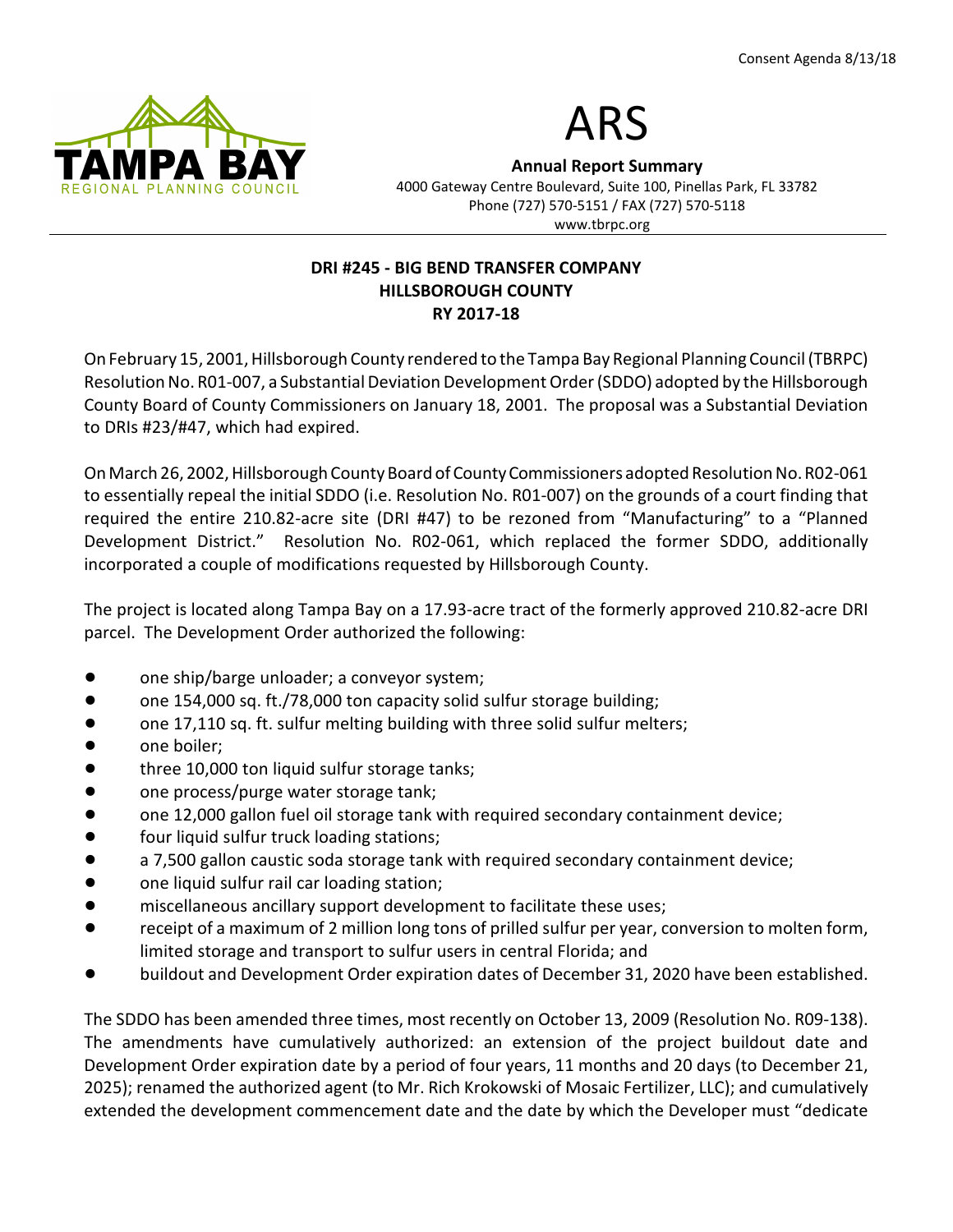two acres for construction of a fire station, or donate cash for an equivalent amount" by a period of 14 years, 11 months and 20 days (each to March 16, 2019). The members/partners were comprised of Big Bend Transfer Co. LLC, CF Industries Inc., Mosaic Fertilizer, and IMC Big Bend Inc. However, as was reflected in the RY 2010-11 Annual Report, the Developer has reported that CF Industries, Inc. has withdrawn from the partnership/joint venture as will be reflected in a future Development Order amendment.

### PROJECT STATUS

**Development this Reporting Year:** No development activities occurred during the reporting period.

**Cumulative Development:** on-site development activity is limited to the rehabilitation of 1,658 LF of existing seawall in RY 2016-17 in order to prevent further erosion. No other development activities have been initiated and/or completed.

**Projected Development:** no specific development activity has been identified for the next reporting year.

### SUMMARY OF DEVELOPMENT ORDER CONDITIONS

- 1. The Developer has reported that no solid sulfur was received during the reporting year, in accordance with Condition III.G.
- 2. The Developer provided a summary of the required quarterly surface water quality monitoring of the onsite stormwater ponds conducted in accordance with Condition III.L.3. The results of the June 26, 2017, September 15, 2017 and December 7, 2017 were provided as Exhibit D to the RY 2017-18 Annual Report. One further monitoring installment was conducted in "late March 2018." The Developer has indicated that the results of this latter monitoring will be provided in association with the Annual Report. As required, the parameters measured consisted of: Total N, Total Petroleum Hydrocarbons (TPH), Dissolved Oxygen, pH, Specific Conductance, Turbidity, Water Temperature, Residue-nonfilterable (TSS), Total Phosphorus, Total Kjeldahl Nitrogen, Nitrate-Nitrite. Council staff continues to request that the State standards for each monitoring parameter be reflected in the monitoring summary sheets for convenient comparative purposes.
- 3. The Developer provided a summary of the required annual groundwater quality monitoring of a single monitoring well (MWC 001) in accordance with Condition III.L.4. The results of the May 30, 2017, September 21, 2017, November 9, 2017 and February 19, 2018 monitoring events were also reflected in Exhibit D to the RY 2017-18 Annual Report As required, the parameters measured consisted of: Nitrate as N, Total N, Nitrite as N, Dissolved Oxygen, pH, Specific Conductance, Turbidity, Water Temperature, Residue-filterable (TDS), Total Phosphorous, Total Kjeldahl Nitrogen (TKN) and Nitrate-Nitrite. Council staff continues to request that the State standards for each monitoring parameter be incorporated into the monitoring summary sheets for convenient comparative purposes.